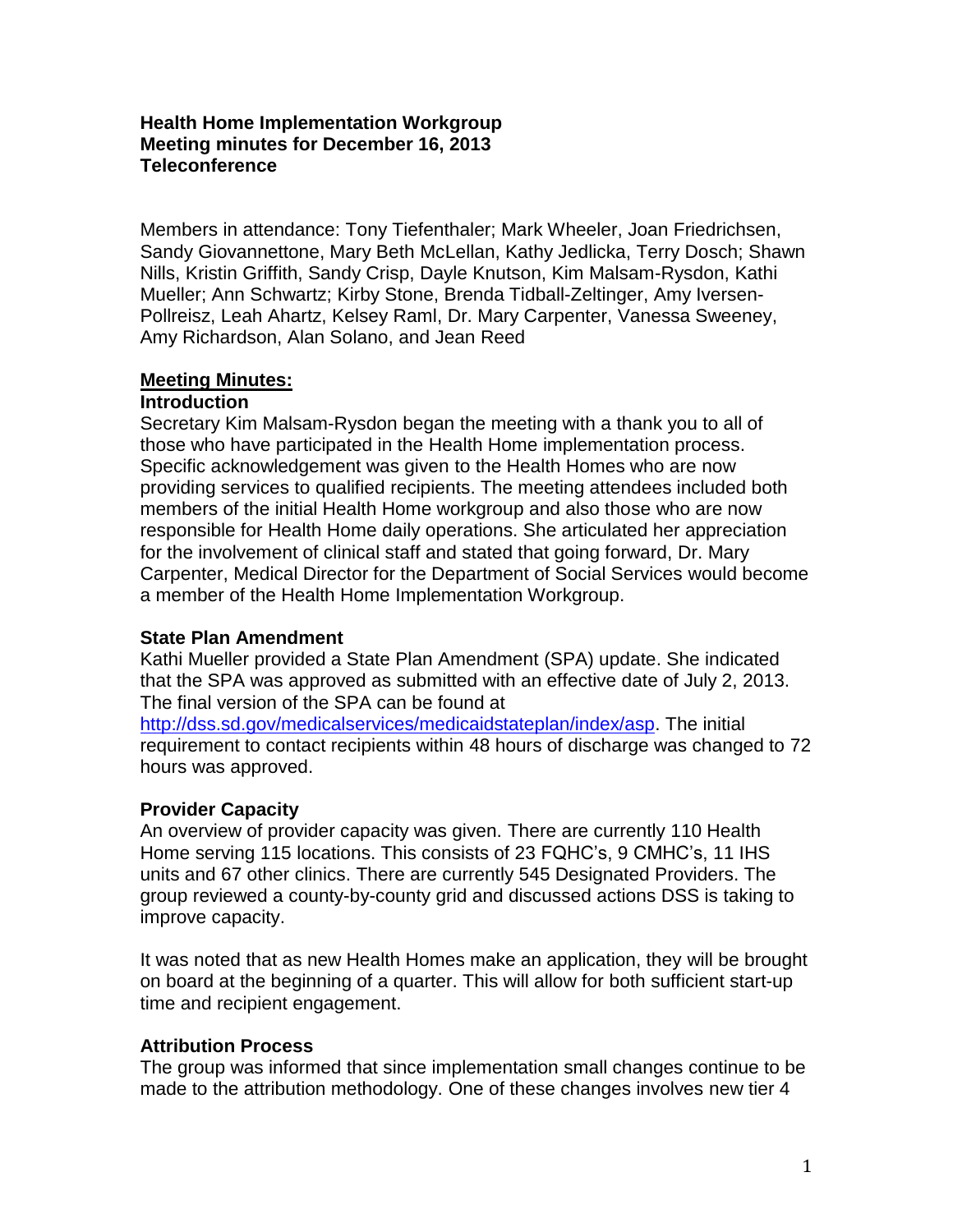children that would be attributed to CMHC's. These children are now being evaluated prior to placement in a CMHC Health Home. Certified Nurse Midwives were also added as a continuity of care provider.

| Type HH                 | <b>Tier 1</b>  | Tier2 | Tier <sub>3</sub> | Tier 4 | Total |
|-------------------------|----------------|-------|-------------------|--------|-------|
| <b>CMHC</b>             | 6              | 441   | 472               | 100    | 1019  |
| <b>IHS</b>              | $\overline{4}$ | 768   | 517               | 277    | 1566  |
| Other<br><b>Clinics</b> | 82             | 1909  | 1006              | 439    | 3436  |
| Total                   | 92             | 3118  | 1995              | 816    | 6021  |

As of November, there were 6,021 recipients in Health Homes. The breakdown by tier is as follows:

### **Transition of Care Notification**

The next item discussed was the Transition of Care Notification requirements that are required. The current requirement is as follows:

HH must have agreements or a method in place to receive notification when a recipient is admitted to the hospital or seen in an ER within 24 hours as well as any transitions that may occur to ensure information is received from other systems when a recipient is transitioning from one care setting to another or home. HH must contact the recipient within 72 hours after the transition occurs.

The goal of this requirement is to assist individuals in successfully transitioning to other settings without readmission.

Kathi Mueller explained to the group that they now have the ability to check Health Home eligibility/provider electronically. She also explained that the card swipe (Emdeon) is in the process of being completed. The group had extensive conversation as to methods/processes that individual Health Homes are using and coordinating between Health Homes to facilitate transitional care and information sharing. The transition of care contact list has now been posted on the web at [http://dss.sd.gov/healthhometransitionofcarecontacts.asp.](http://dss.sd.gov/healthhometransitionofcarecontacts.asp)

#### **Patient Engagement Strategies**

The next subjects discussed were various patient engagement strategies. DSS had heard from Health Homes that engagement of new recipients assigned to them was difficult, and in some cases, made it challenging to provide the recipients with a core service. There was an open discussion addressing issues Health Homes are facing with recipient engagement. Several Health Homes shared their experiences and stated that engaging the recipient in addressing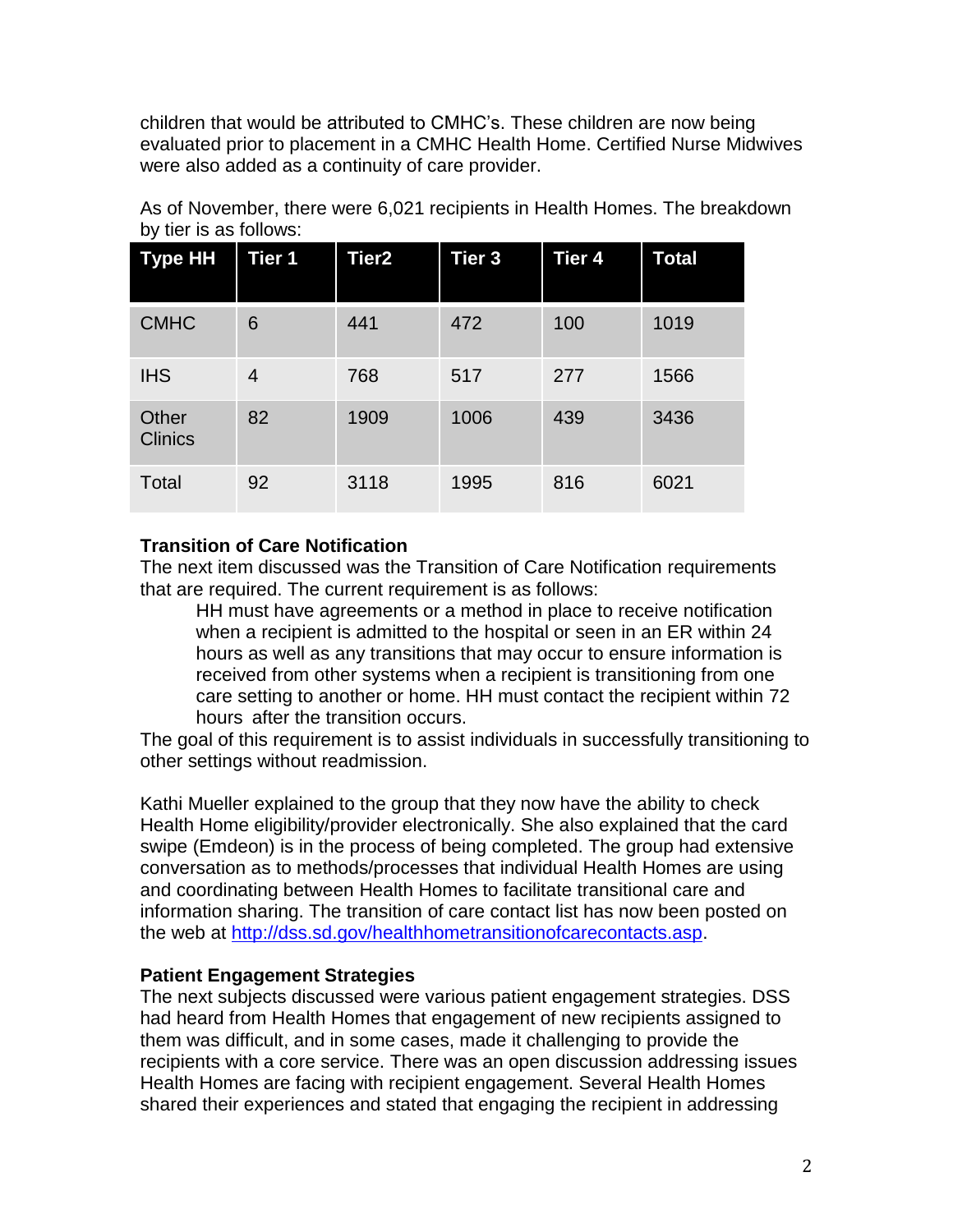barriers and challenges is where they have had the greatest success. A process that DSS created as an initial outreach to engage recipients who did not respond to the letter and who did not have a continuity of care provider was reviewed with the group.

The process is as follows:

- DSS Nurses make phone calls to each recipient without a current provider
- If recipient is reached via phone, they are educated about the program and the nurses discuss participation in the program. If the recipient chooses a Health Home, Nurses encourage recipients to contact the Health Home.
- If the recipient's phone is disconnected, the nurses try them again a week later. If the phone is still disconnected after a second attempt, the recipient is opted out.
- If the recipient is called three times with no response, the recipient is opted out.

The group asked that DSS maintain a list of those recipients that during the call opted out so a Health Home could reach out to those in need. Also, if a recipient agrees, a warm transfer will be made to connect the recipient and the Health Home.

# **Opt Out and Change Provider Policy**

The group was reminded that opt out and provider change policy mirrors that of the Managed Care Program. The policy is as follows:

- If a recipient opts out or a provider change happens prior to the payment of the PMPM (Tuesday before the last Thursday) the occurrence is ended at the end of the prior month. If a change, the new occurrence begins at the beginning of the next month. If after the date of payment, it is ended at the end of the current month.
- This allows clinics to dis-enroll recipients they were unable to contact before the payment is made. It also means clinics could provide a core service to the recipient and not receive the PMPM.

The group provided feedback stating that recipients do not understand the letter and are confused about the potential impact to their benefits. The group was asked to provide written feedback and suggestions as to how the letter could be improved and be clearer for the recipient. Several members of the group offered to provide feedback on ways to improve the letter. Suggestions will be sent to Kathi Mueller.

# **Disenrollment Policy For No Contact**

The group discussed challenges being experienced when a Health Home is unable to reach a recipient. Ideas were discussed for future implementation. All agreed a minimum of three attempts should be made to contact a recipient and that the attempts should include multiple approaches over a reasonable period of time. At the conclusion of the discussion it was determined that there would be three separate contacts, two weeks apart with a minimum of two different communication methods.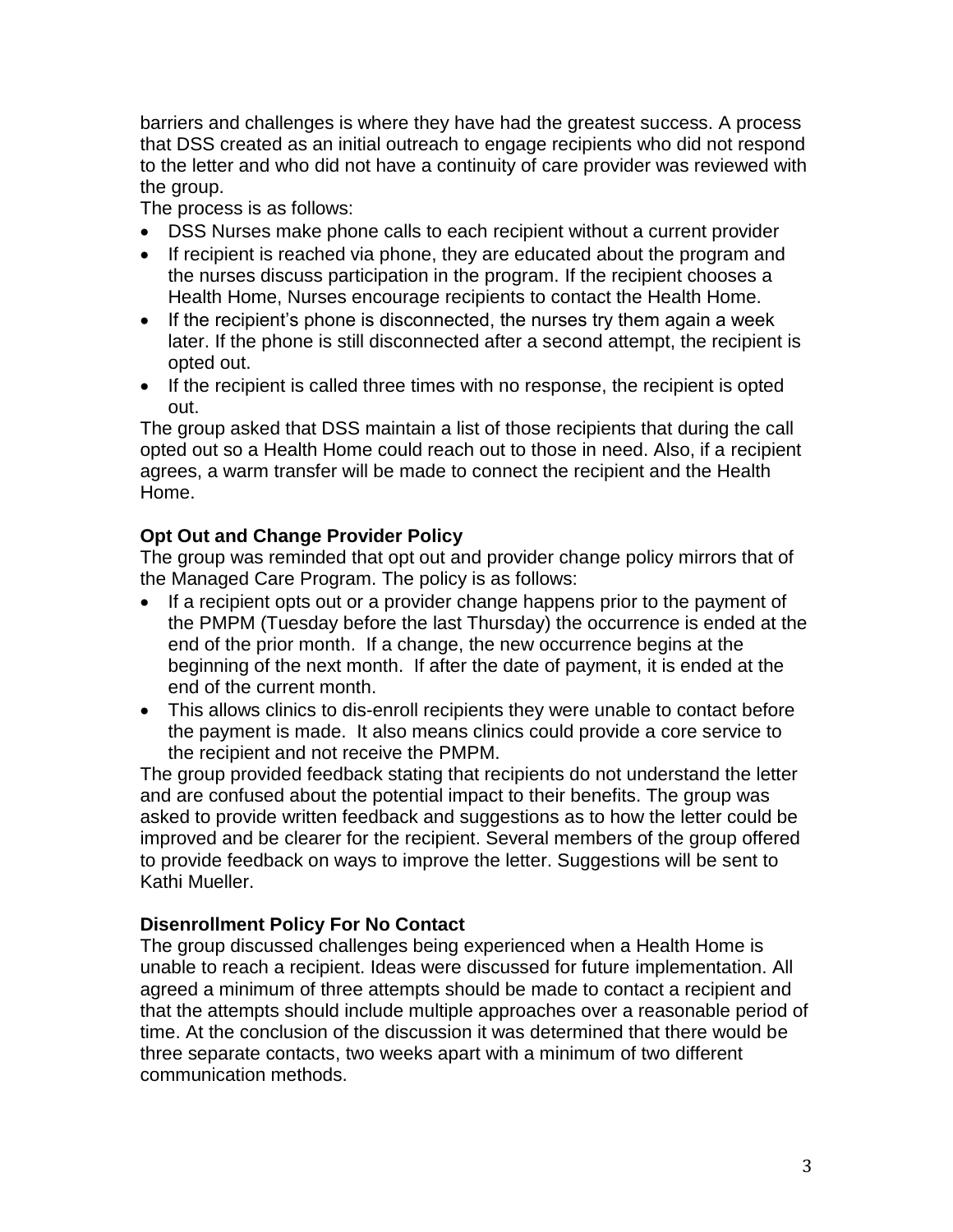#### **Performance Measurement System**

The group was reminded that the first performance measurement reports are due on February 28, 2014. The first reporting period is August through December 2013. An updated data file layout was reviewed. It was explained that the revised file layout was designed to address questions and concerns providers raised as they had more time to review the initial file layout. The updated file format is available on the Health Home website at

[http://dss.sd.gov/healthhome/outcomemeasures.asp.](http://dss.sd.gov/healthhome/outcomemeasures.asp)

An overview of the reporting process was discussed. Each Health Home will report data to a secure FTP site and will be notified when the data has been received. Once the data has been submitted there will be a validation process for an opportunity to reconcile any issues with the respective Health Homes. Once that has been completed, initial Health Home reports will be generated.

Next steps for the performance measurement system includes programming to support the initial data file transmission and system testing. Several volunteers were requested to participate in the initial testing. Volunteers included representatives from Sanford, Rapid City Regional, Indian Health Services, Brown Clinic and the Community Mental Health Centers.

Once the file submissions and reconciliation has been completed, the performance measurement sub-group will meet to review the initial data submissions. At this point, this group will also discuss issues and concerns relative to the initial data collection and reporting process to assist in recommending modifications for the next reporting period. The reports and recommendations will then be shared with the implementation work group.

After the implementation workgroup and performance measurement sub-group have had the opportunity to review the initial data, one of the next steps will be to identify a baseline measurement position and begin to develop minimum performance requirements. This is an important next step to be able to support future shared savings options.

The group also discussed the possibility of reporting the performance data on a quarterly vs. semi-annual basis. Some concern was raised relative to both operational and financial impacts to the respective Health Home. Each Health Home was asked to discuss the two reporting periods and inform Jean Reed of their preference. Once that has been completed a decision will be made relative to whether the reporting period will be going forward.

#### **Health Home Training Needs**

During the Health Home orientation, DSS committed to creating a learning network where Health Homes could share their experiences and receive enhanced training. To ensure additional training provides value and meets a